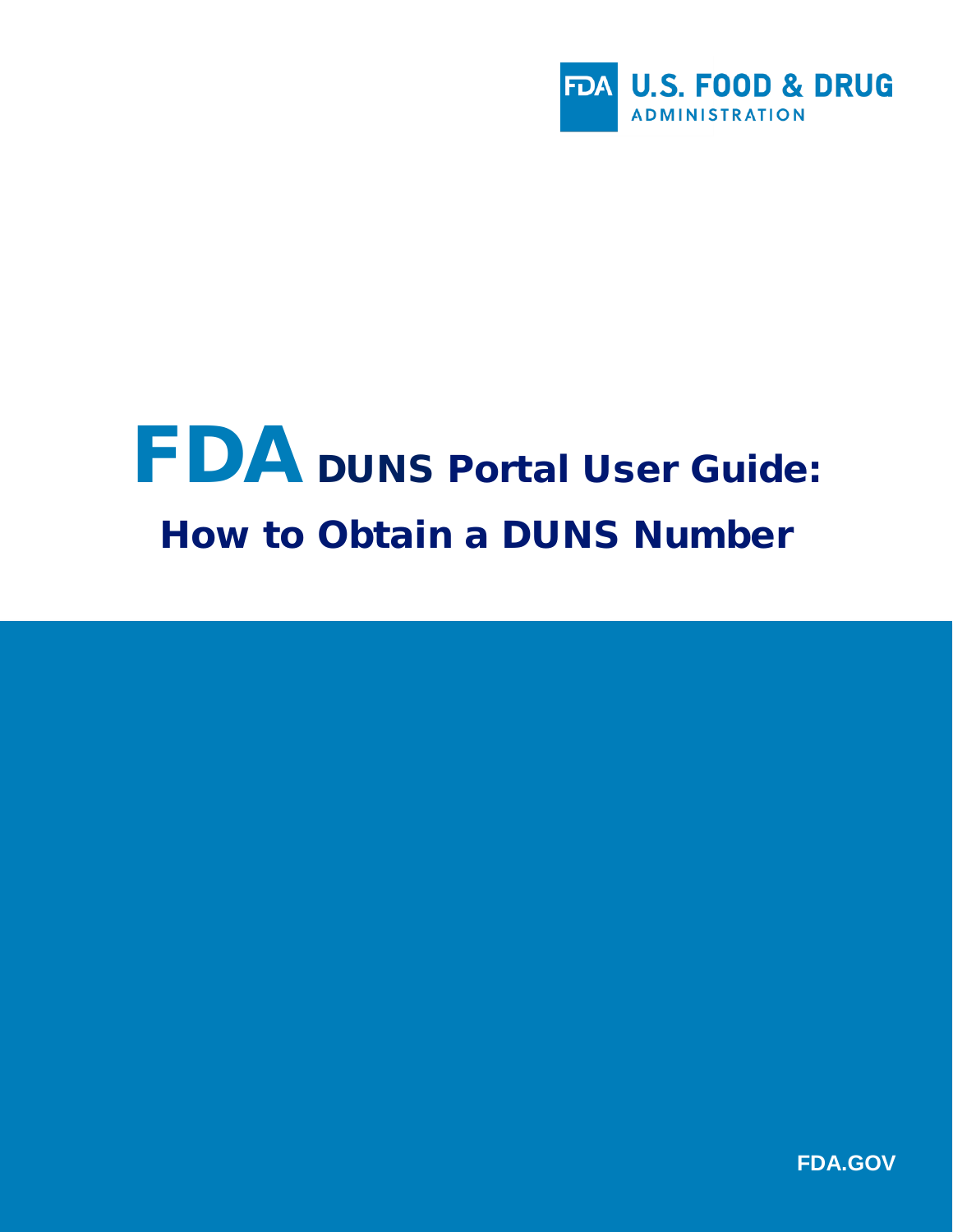

The following document will provide step-by-step instructions on how to look-up, verify, validate, modify/update or create a new DUNS number using the FDA DUNS Portal available at **[https://fdadunslookup.com](https://fdadunslookup.com/).** Additionally, there is also information on how to update a firm record or request a new DUNS be created.

# Step 1.

Open a browser and type this URL address – **[https://fdadunslookup.com](https://fdadunslookup.com/)**.

| <b>FDA U.S. FOOD &amp; DRUG</b>               |  |
|-----------------------------------------------|--|
| <b>ADMINISTRATION</b>                         |  |
| <b>FDA DUNS Portal</b>                        |  |
| Login                                         |  |
| Email:                                        |  |
| Password:                                     |  |
| Clear<br>Login                                |  |
| Forgot Password? Please click Forgot Password |  |
| New User? Please click Register               |  |

#### Step 1.a.

If you have already created an account, type in your email address and password to login. If you have not yet created an account, skip step 1.a. and go to step 1.b.

| <b>FDA U.S. FOOD &amp; DRUG</b><br><b>ADMINISTRATION</b>                         |  |
|----------------------------------------------------------------------------------|--|
| <b>FDA DUNS Portal</b>                                                           |  |
| Login                                                                            |  |
| Email:<br>John.Doe@UPS.com                                                       |  |
| Password:<br><br>Login<br>Clear                                                  |  |
| Forgot Password? Please click Forgot Password<br>New User? Please click Register |  |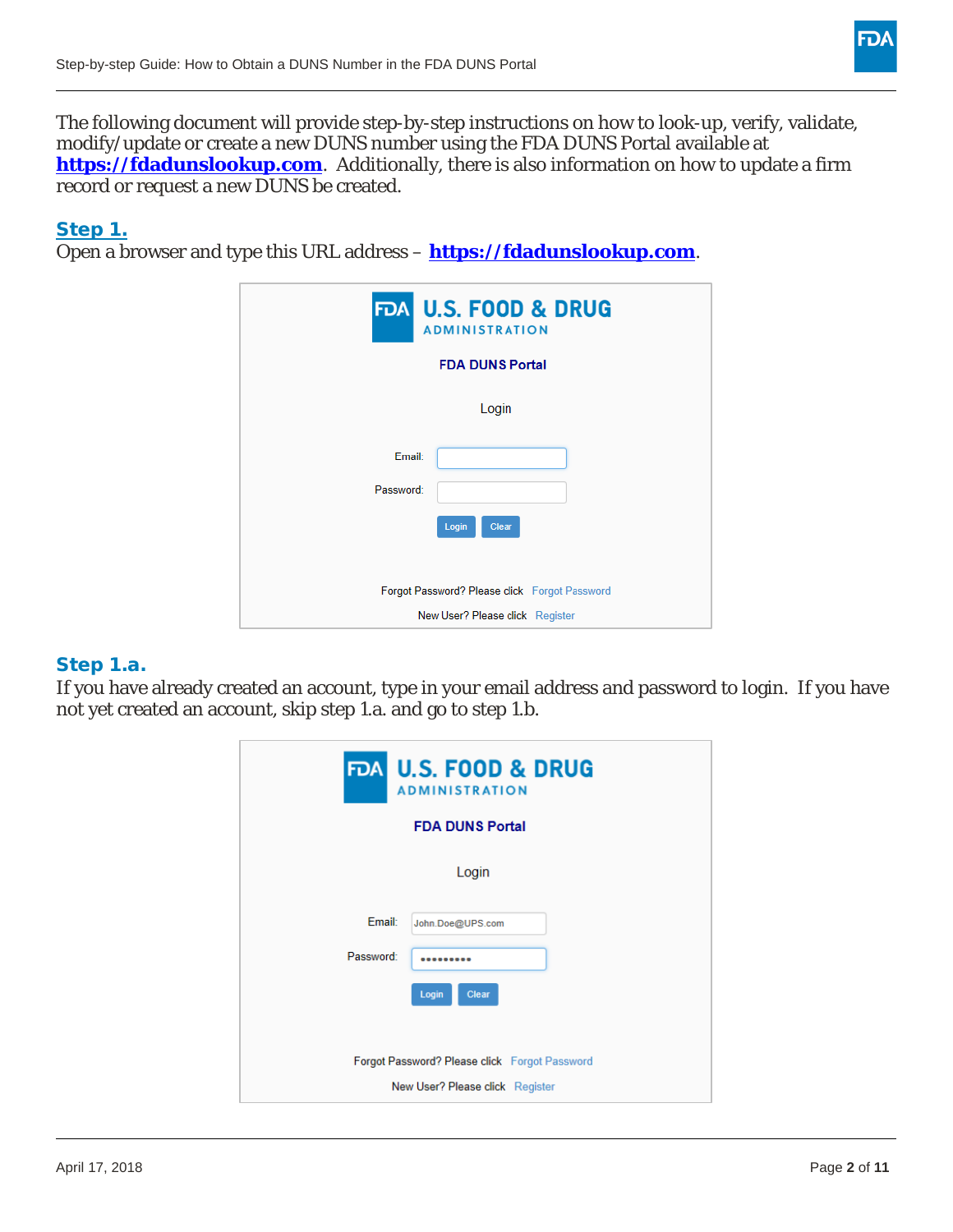

# Step 1.b.

If you do not have an account and you want to create one, click the "Register" button.

| <b>FDA U.S. FOOD &amp; DRUG</b><br><b>ADMINISTRATION</b>                         |  |  |
|----------------------------------------------------------------------------------|--|--|
| <b>FDA DUNS Portal</b>                                                           |  |  |
| Login                                                                            |  |  |
| Email:<br>Password:                                                              |  |  |
| Login<br>Clear                                                                   |  |  |
| Forgot Password? Please click Forgot Password<br>New User? Please click Register |  |  |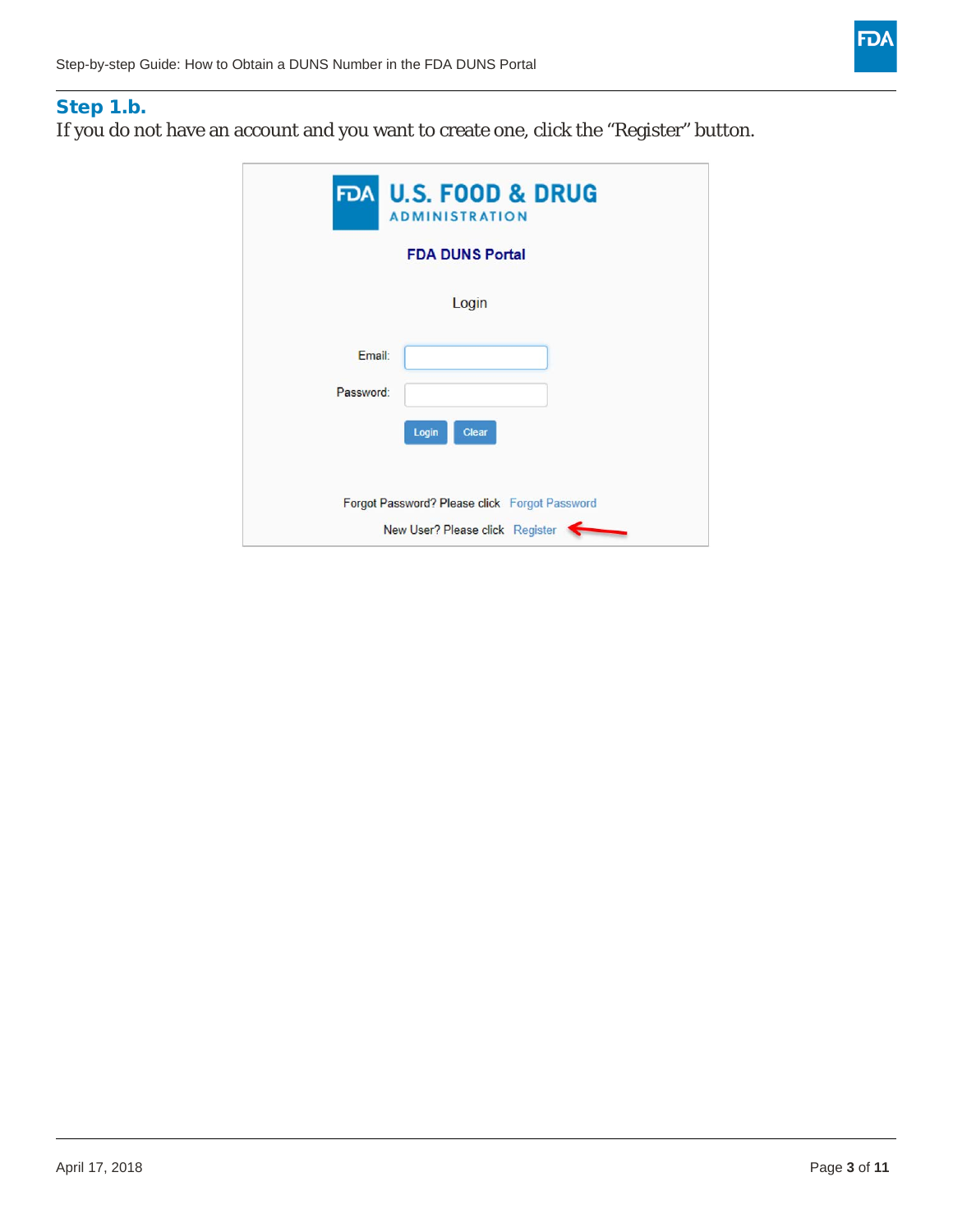

## Step 2.

To register, fill out the required information. Check the box to agree to the terms and conditions and click "Create Account". You should receive an email from Dun & Bradstreet shortly after submitting your information that contains your login information.

| Email: *            |                                     |  |
|---------------------|-------------------------------------|--|
| Confirm Email: *    |                                     |  |
| Password: *         |                                     |  |
| Confirm Password: * |                                     |  |
| First Name: *       |                                     |  |
| Last Name: *        |                                     |  |
| Organization: *     |                                     |  |
| <b>DUNS Number:</b> |                                     |  |
| Country: *          | --Select Country--                  |  |
| Street Address: *   |                                     |  |
| Mail Address:       |                                     |  |
| City: *             |                                     |  |
| State/Province: *   |                                     |  |
| Zip/Postal Code: *  |                                     |  |
| Phone Number: *     |                                     |  |
|                     | I Agree to The Terms and Conditions |  |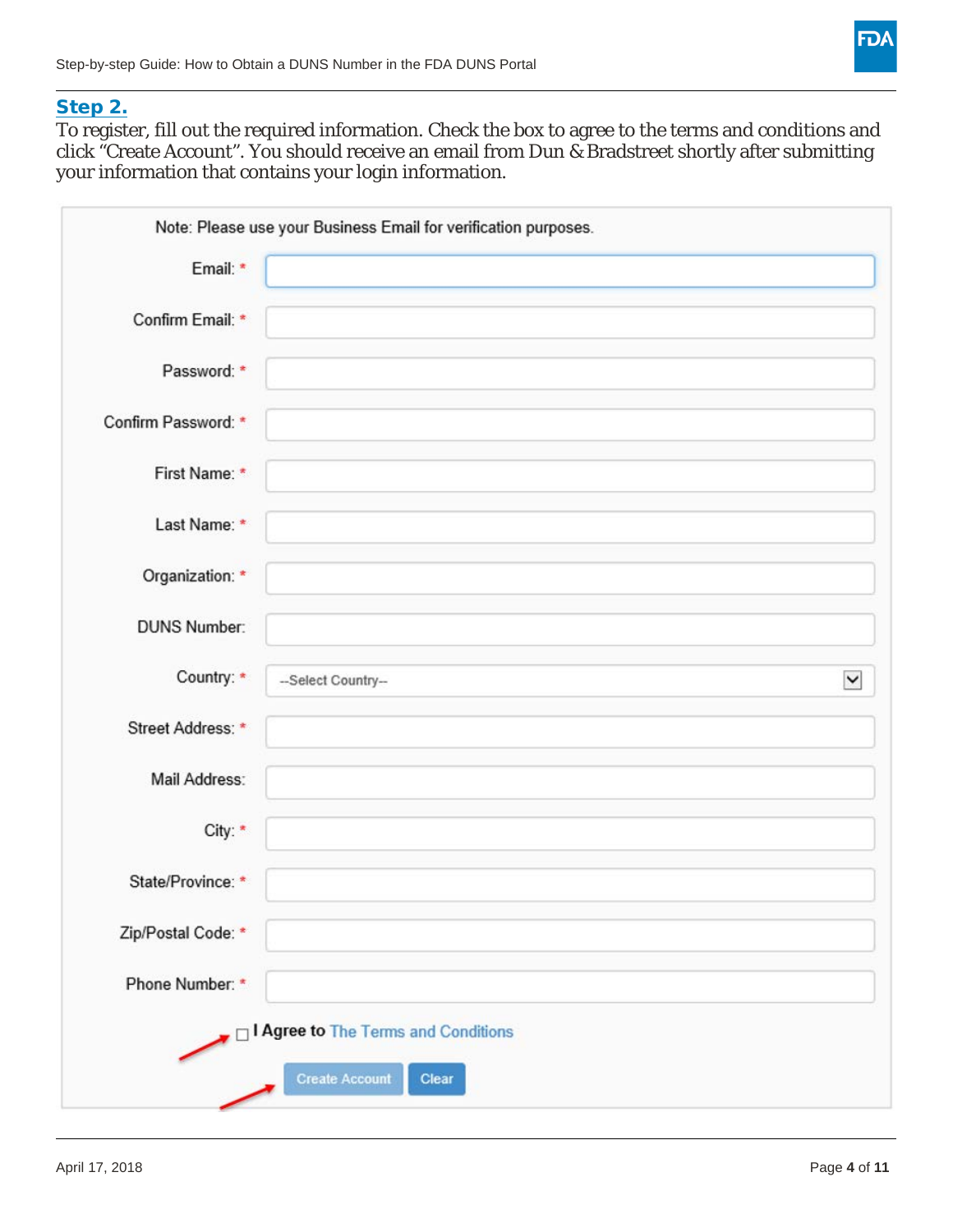

# Step 3.

Upon successful login, make sure you read the important statement below and click the "Enter Portal" button.

| FDA U.S. FOOD & DRUG<br><b>ADMINISTRATION</b>                                                                                                                                                                                                                                    |
|----------------------------------------------------------------------------------------------------------------------------------------------------------------------------------------------------------------------------------------------------------------------------------|
| <b>FDA DUNS Portal</b>                                                                                                                                                                                                                                                           |
| The FDA DUNS Portal website is intended to assist Trade with the lookup of DUNS number data needed for the ITDS<br>Single Window Program. DUNS numbers are assigned and managed by Dun & Bradstreet. Filers remain responsible for<br>validating data submitted in entry filing. |
| <b>Enter Portal</b>                                                                                                                                                                                                                                                              |

Upon clicking "Enter Portal" button, you will be presented with the firm query form. From here, you can either search for a DUNS number, or validate a DUNS number that you already have.

|                                                                                                      | <b>FDA U.S. FOOD &amp; DRUG</b><br><b>ADMINISTRATION</b><br><b>FDA DUNS Portal</b> |
|------------------------------------------------------------------------------------------------------|------------------------------------------------------------------------------------|
| DUNS Number (Leave blank if Looking Up or Unknown):<br>Facility Name:*<br>Street Address:*<br>City:* |                                                                                    |
| Country:*<br>State/Province:<br>Zip/Postal Code:                                                     | --Select Country--<br>$\checkmark$<br>Lookup<br><b>Clear Fields</b>                |

**Note:** Each field with red asterisk (\*) is a required data field.

Also, for firms in the United States, the "State" field is a required data field; and for firms in Canada, the "Province" field is a required data field.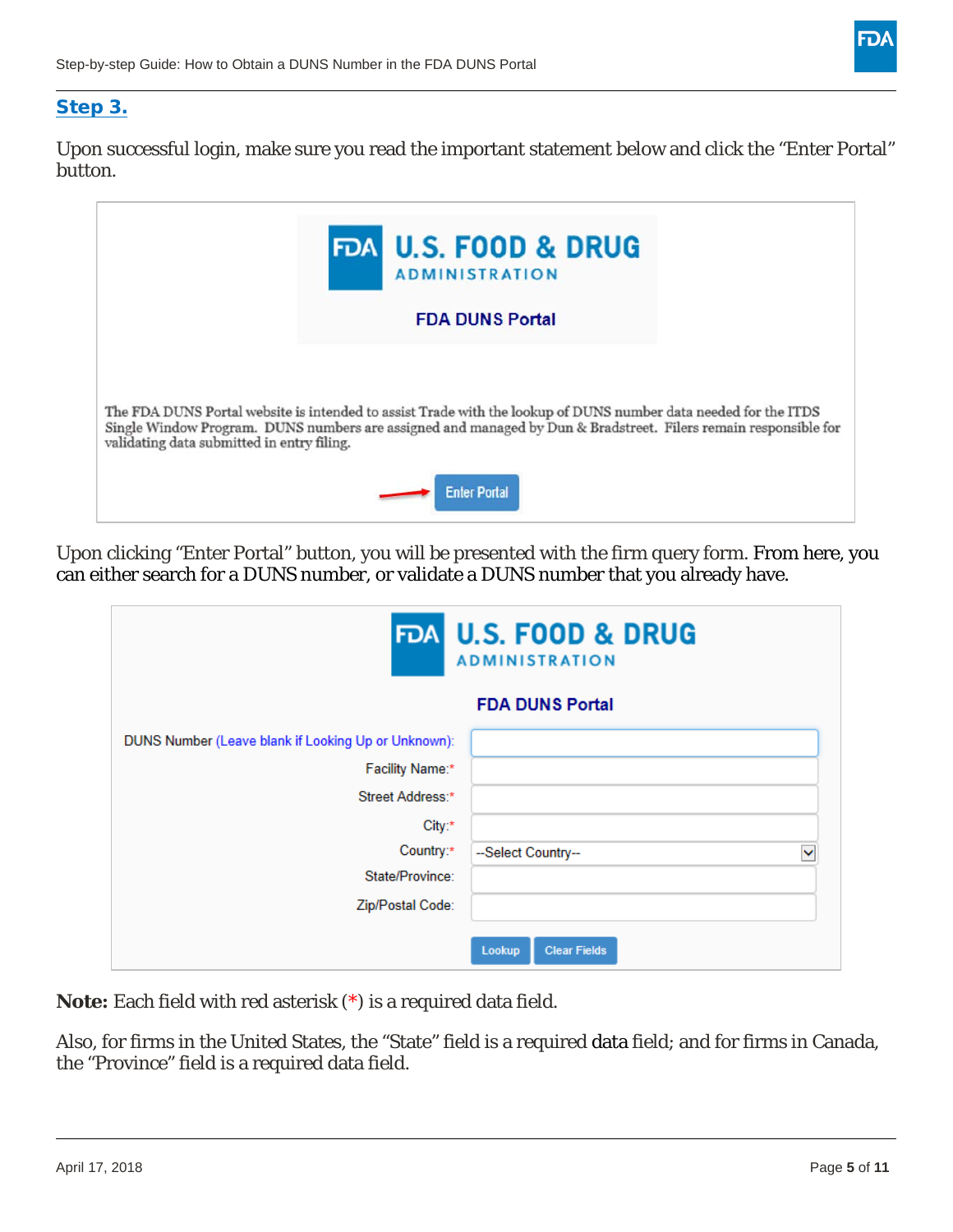

## Step 4.

To search for a DUNS number, fill out the required information and click "Lookup". **It is important to note that ALL facility name and address fields must be filled out.** If you have the DUNS number, you can include that in the search and the "Lookup" button will be replaced with a "Validate" button.

*For example, to search the for the DUNS number for Bayer Healthcare LLC, fill out the required information (Facility Name – Bayer Healthcare LLC, Street Address – 100 Bayer Road, City – Pittsburgh, Country – United States, State – Pennsylvania) and click "Lookup".* 

| FDA U.S. FOOD & DRUG<br><b>ADMINISTRATION</b>       |                                    |  |
|-----------------------------------------------------|------------------------------------|--|
|                                                     | <b>FDA DUNS Portal</b>             |  |
| DUNS Number (Leave blank if Looking Up or Unknown): |                                    |  |
| Facility Name:*                                     | <b>Bayer Healthcare LLC</b>        |  |
| Street Address:*                                    | 100 Bayer Road                     |  |
| $City.*$                                            | Pittsburgh                         |  |
| Country:*                                           | UNITED STATES (US)<br>$\checkmark$ |  |
| State:*                                             | Pennsylvania<br>$\checkmark$       |  |
| Zip/Postal Code:                                    |                                    |  |
|                                                     | <b>Clear Fields</b><br>Lookup      |  |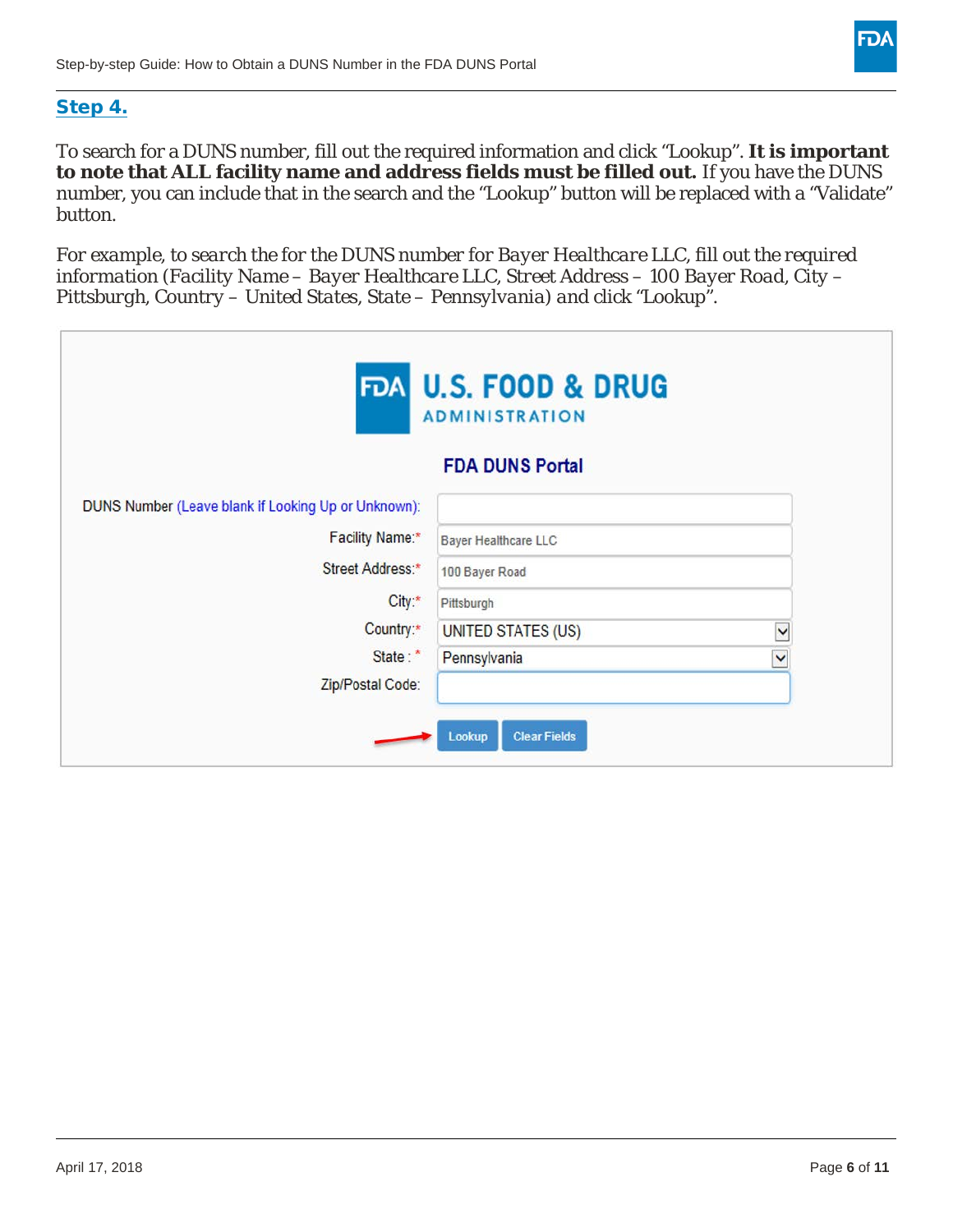

# Step 5.

Your query may result in one or more firm(s) to appear on your "List of Facilities" page. Upon careful review of the query results, choose the firm name and address that you know is **correct**.

| <b>List of Facilities</b>                                                                                                                                                                                                           |                                       |                                         |
|-------------------------------------------------------------------------------------------------------------------------------------------------------------------------------------------------------------------------------------|---------------------------------------|-----------------------------------------|
| Please choose the correct Facility from the list below or click "Facility not in the list" to submit an inquiry with Dun & Bradstreet.                                                                                              |                                       |                                         |
| <b>Facility Details</b>                                                                                                                                                                                                             | <b>Accept Existing D&amp;B Record</b> | <b>Request Update of D&amp;B Record</b> |
| Facility Name: Bayer Healthcare LLC<br>Street Address: 100 Bayer Rd<br><b>City: Pittsburgh</b><br>State: PA<br>Country: USA<br>Zip/Postal Code: 152059707<br>Phone Number: 4127772000<br>Partial DUNS: **-***-6961                  | <b>Accept &amp; View DUNS</b>         | Update                                  |
| <b>Facility Name: Bayer Corporation</b><br>Street Address: 100 Bayer Rd<br>City: Pittsburgh<br>State: PA<br>Country: USA<br>Zip/Postal Code: 152059741<br><b>Phone Number: 4127772000</b><br>Partial DUNS: **-***-0248              | <b>Accept &amp; View DUNS</b>         | <b>Update</b>                           |
| Facility Name: Bayer US Finance LLC<br>Street Address: 100 Bayer Rd<br>City: Pittsburgh<br>State: PA<br>Country: USA<br>Zip/Postal Code: 152059707<br><b>Phone Number: 4124943157</b><br>Partial DUNS: **-***-3207                  | <b>Accept &amp; View DUNS</b>         | <b>Update</b>                           |
| Facility Name: Bayer Cropscience Holding Inc.<br>Street Address: 100 Bayer Rd Bldg 4<br>City: Pittsburgh<br>State: PA<br>Country: USA<br>Zip/Postal Code: 152059707<br><b>Phone Number: 4127772000</b><br>Partial DUNS: "  ~ . 8838 | <b>Accept &amp; View DUNS</b>         | <b>Update</b>                           |

**Modify Existing Search Lookup Another Business** 

Facility Not in the List

If the firm name and address you reviewed are correct, you may click "Accept & View DUNS". See Step 5a below).

If the firm information needs to be updated, click "Update" and you will initiate an inquiry with Dun & Bradstreet which will result in the firm info being updated. *(Skip to step 6)*

If you want to go back to the query screen and modify any of the of firm information in the query search form, you can click "Modify Existing Search" button.

If you want a new search form, you can click on the "Lookup Another Business" button.

Finally, if the firm is not in the list, you can click on "Facility Not in the List" button and to initiate an inquiry for Dun & Bradstreet to research and resolve the issue. *(Skip to step 6)*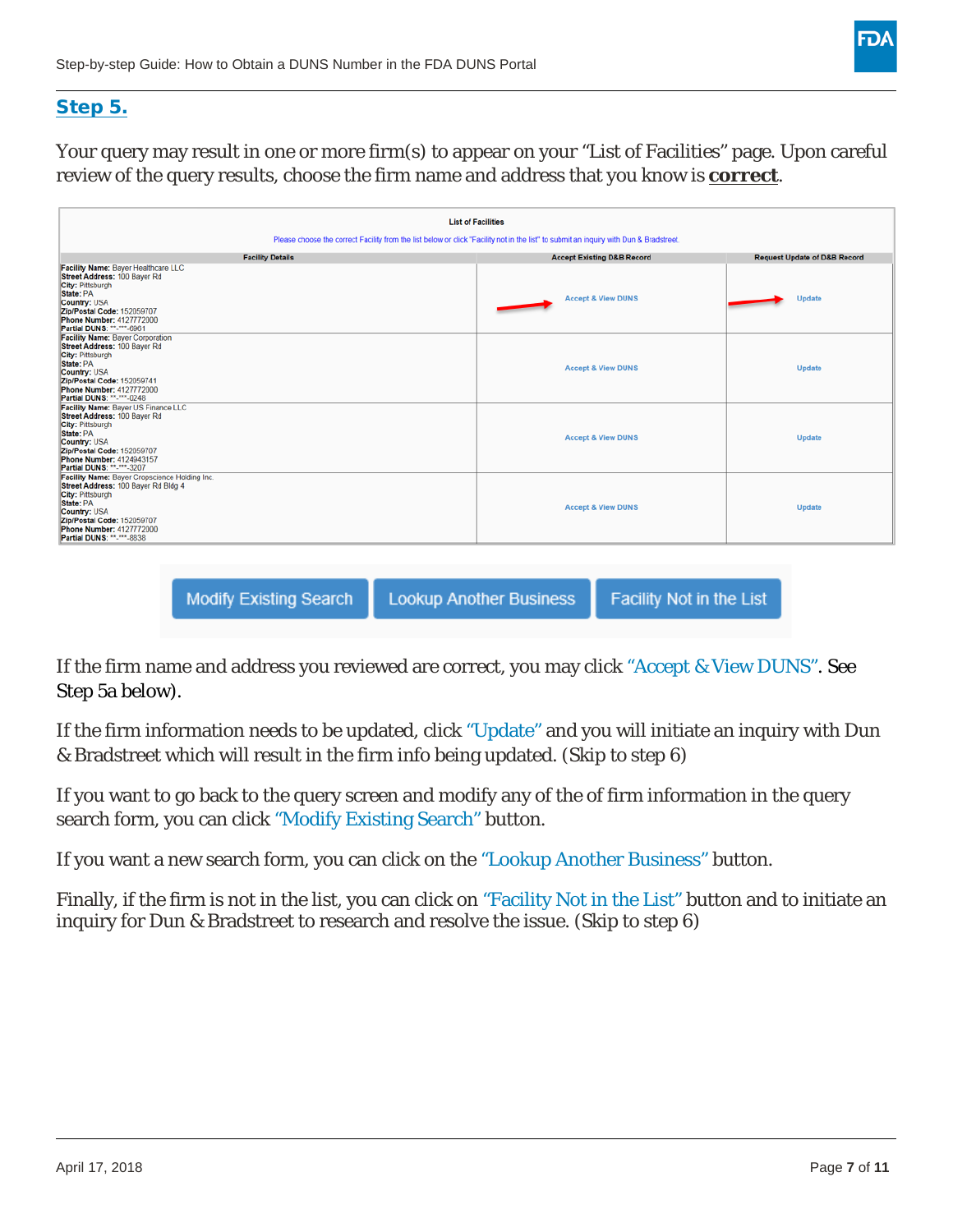

#### Step 5a.

By clicking "Accept & View DUNS", you will be taken to the results page that contains the full DUNS number for the firm. In addition to this, you will receive an email with the DUNS number and firm information.



This email is in response to the query search you performed using a firm data. The following facility name and address is suggested for use when interacting with the FDA.

Please note the FDA DUNS Portal is a tool to assist you in identifying a DUNS number associated with a firm. Dun and Bradstreet's suggested firm information is based on search parameters you entered. Please note responsibility for obtaining a valid firm data resides with the importer and filer.

DUNS Number: 82-759-6961 Facility Name: Bayer Healthcare LLC Street Address: 100 Bayer Rd City: Pittsburgh State/Province: PA Zip/Postal Code: 152059707 Country Code (ISO 2): US Country Name: UNITED STATES

Thank you, Dun & Bradstreet

\*\*\* This is an automatically generated email, please do not reply to this message. For email support, please visit FDA DUNS Portal (http://fdadunslookup.com) and click on "Contact D&B" \*\*\*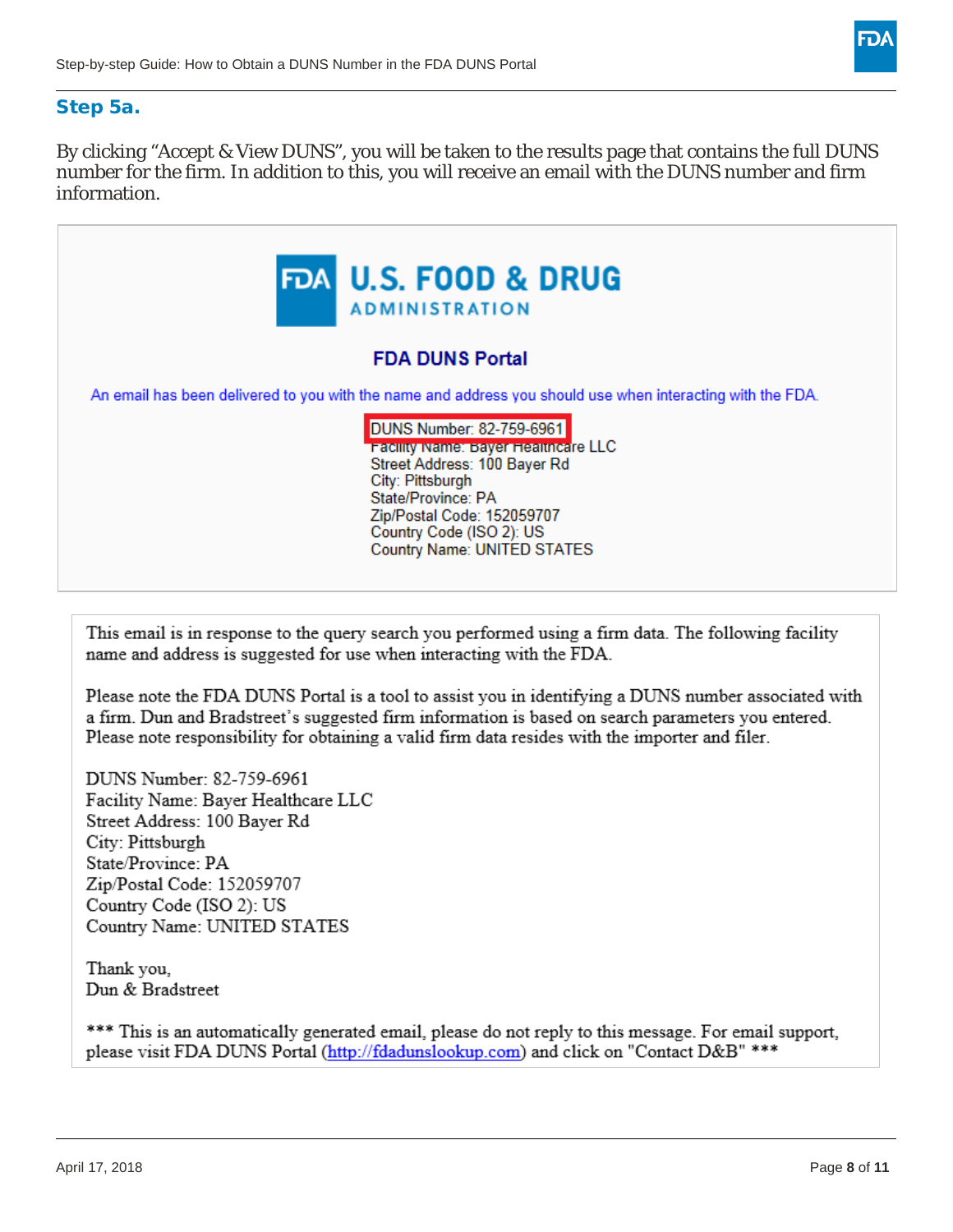

#### Step 6.

If the firm information needs updating or the facility you are searching for is not found, you can initiate an inquiry by clicking the "Update" or "Facility Not In the List" button respectively. The inquiry result will determine if a firm record needs updating or a new DUNS number will be created if no firm record exists.

To initiate this inquiry, complete the required information on the Create Inquiry/update page. Then click on "Create Inquiry". The inquiry results will be emailed back to you once Dun & Bradstreet has completed the inquiry.

| Create Inquiry                                                                                                                                                             |                                                                                                                          |  |
|----------------------------------------------------------------------------------------------------------------------------------------------------------------------------|--------------------------------------------------------------------------------------------------------------------------|--|
| The information entered could not be located in the Dun & Bradstreet database. To submit an inquiry, populate the required fields, then click the 'Create Inquiry' button. |                                                                                                                          |  |
| Facility Name:                                                                                                                                                             | Bayer Healthcare LLC                                                                                                     |  |
| Street Address:                                                                                                                                                            | 100 Bayer Rd                                                                                                             |  |
| City:                                                                                                                                                                      | Pittsburgh                                                                                                               |  |
| State/Province:                                                                                                                                                            | PA                                                                                                                       |  |
| Zip/Postal Code:                                                                                                                                                           |                                                                                                                          |  |
| Country Code (ISO 2):                                                                                                                                                      | <b>US</b>                                                                                                                |  |
| Country Name:                                                                                                                                                              | <b>UNITED STATES</b>                                                                                                     |  |
| Facility Contact - First Name: *                                                                                                                                           | John                                                                                                                     |  |
| Facility Contact - Last Name: *                                                                                                                                            | Doe                                                                                                                      |  |
| Facility Contact - Email: *                                                                                                                                                | John.Doe@bayer.com                                                                                                       |  |
| Facility Contact - Phone Number: *                                                                                                                                         | 123-456--5678                                                                                                            |  |
|                                                                                                                                                                            | This facility appears to have a different address from what I have anticipated. Please research the address let me know. |  |
| Request Details: *                                                                                                                                                         |                                                                                                                          |  |
|                                                                                                                                                                            |                                                                                                                          |  |
|                                                                                                                                                                            | <b>Go Back to Facility Selection</b><br><b>Create Inquiry</b>                                                            |  |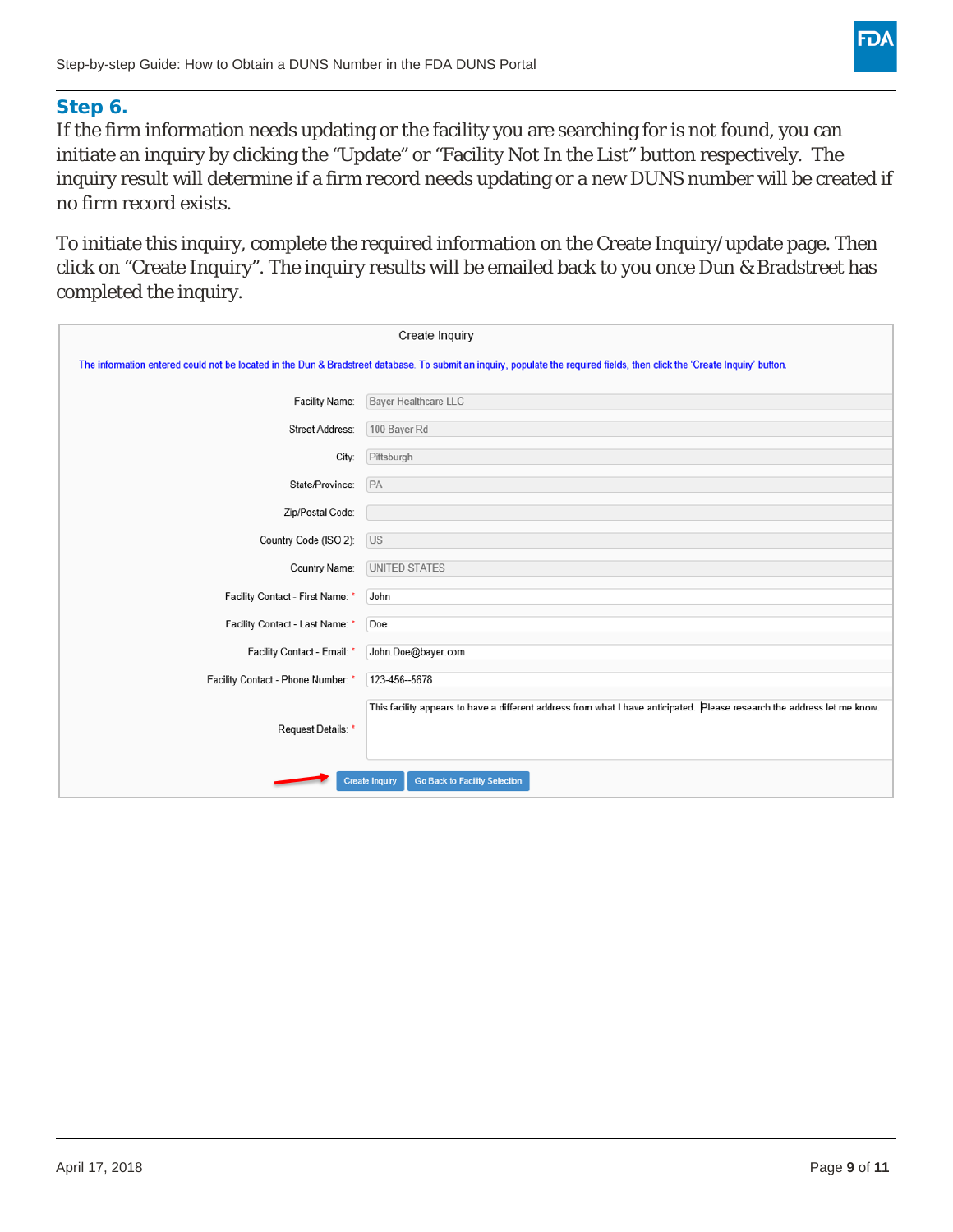

By clicking the "Create Inquiry" button, you will receive an auto-generated email acknowledging you have initiated an inquiry that Dun & Bradstreet will work on to resolve the matter.

A DUNS Number Inquiry was submitted and can be referenced using the Ticket # below. Inquiries are typically completed within 7 to 15 business days. The results will be returned to you by email.

Inquiry Number: I00010570

Organization: Bayer Healthcare LLC Street Address: 100 Bayer Rd City: Pittsburgh State/Province: PA Country Code (ISO 2): US Country Name: UNITED STATES Facility Contact - First Name: John Facility Contact - Last Name: Doe Facility Contact - Email: John.Doe@bayer.org Facility Contact - Phone Number: 511-456-5678 Request Details: This facility appears to have a different address than what I have anticipated it to be. Please research the address and let me know.

Thank you, Dun & Bradstreet

\*\*\* This is an automatically generated email, please do not reply to this message. For email support, please visit FDA DUNS Portal (http://fdadunslookup.com) and click on "Contact D&B" \*\*\*